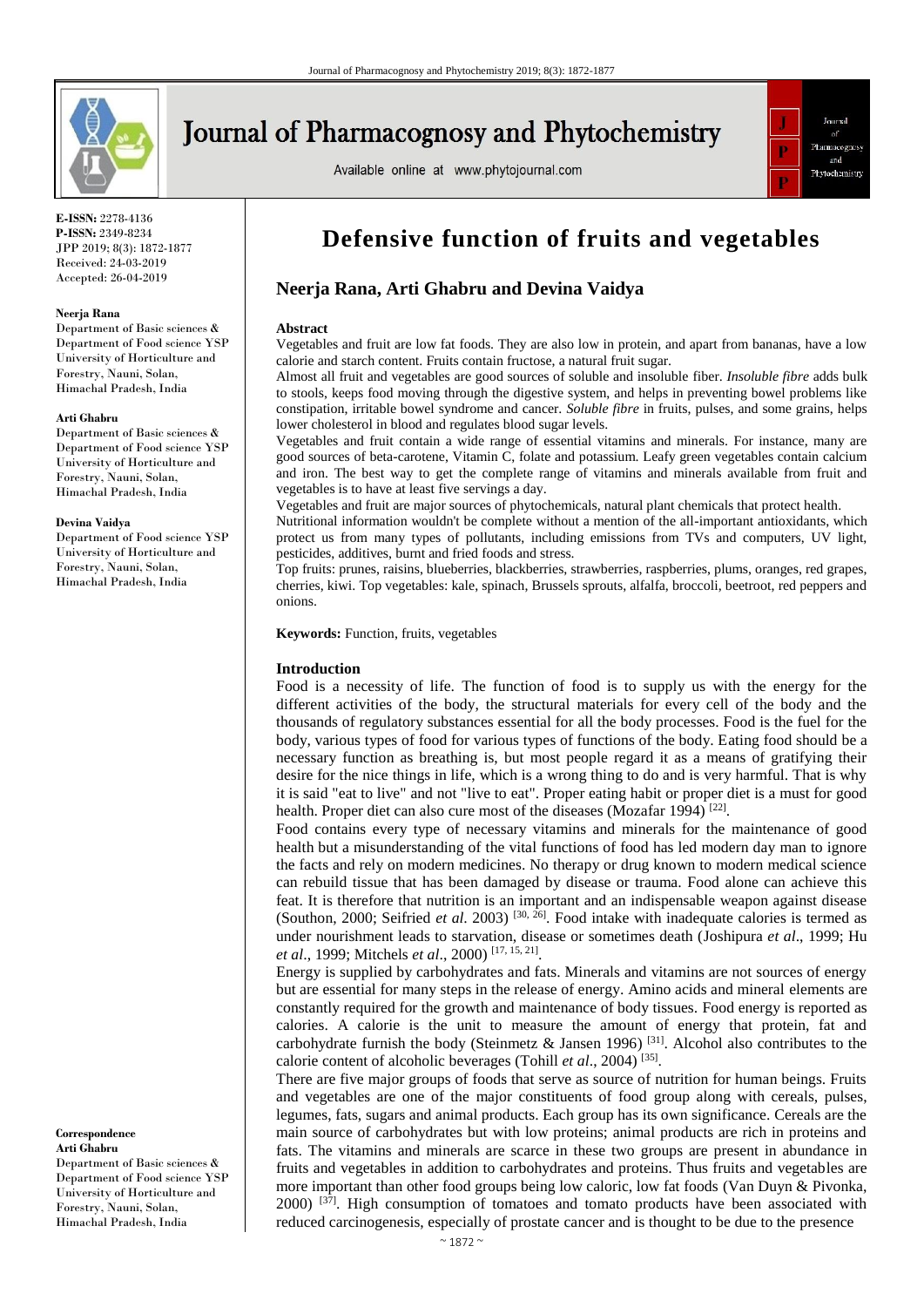of lycopene, which gives red tomatoes their colour (Giovannucci, 2002) [10] . Boileau *et al*. (2003) [3] observed that the use of tomato powder significantly reduced prostate carcinogenesis in rats. Examples of fruits and vegetables recommended for daily consumption include spinach, orange, mango, carrot, melon, pineapples red grapefruit etc (Van Duyn & Pivonka 2000)<sup>[37]</sup>.

Carried out a study in respect of fruit and vegetable consumption and its relationship to weight management. Their study found that an increase in fruit and vegetable intake was associated with a 24% lower risk of becoming obese. Ness and Powles  $(1997)$ <sup>[23]</sup> reviewed evidence about fruit and vegetable intake and the development of coronary heart disease and found a significant inverse association between the amount of fruits and vegetables consumed and the incidence of coronary heart disease. Alonso *et al*. (2004) [1] also reported a similar association between fruit and vegetable consumption and decreased blood pressure. Lutein and zeaxanthin are carotenoids that are found in relatively high concentrations in the retina and could play a role in preventing damage to the retina which is caused by light or oxidants (Mares-Perlman et al., 2002)<sup>[19]</sup>.

In order to prevent or reduce the oxidative stress induced by free radicals, sufficient amounts of antioxidants need to be consumed and fruits and vegetables are known to contain a variety of antioxidant compounds such as phenolics and carotenoids which may help protect cellular systems from oxidative damage and reduce the risk of developing chronic diseases (Wang *et al*., 1996; Vinson *et al*., 2001) [40, 39] . It is known that carotenoids demonstrate photoprotection which originate from their ability to quench and inactivate reactive oxygen species (Britton, 1995)<sup>[4]</sup>.

Phenolics provide essential functions in the reproduction and the growth of plants; acting as defense mechanisms against pathogens, parasites, and predators as well as contributing to the colour of plants and may also provide health benefits associated with reduced risk of chronic diseases in humans (Sun *et al.*, 2002)<sup>[32]</sup>. Different species and varieties of fruits, vegetables, and grains have different phytochemical profiles (Goldman *et al*., 1999; Giskes *et al*., 2002) [12, 11] . The combination of orange, apple, grape, and blueberry has been shown to display a synergistic effect in antioxidant activity and 124 Diabetes Mellitus – Insights and Perspectives obtaining antioxidants from dietary intake by consuming a wide variety of foods is of significant importance due to the fact that foods originating from plants contain many diverse types of phytochemicals in various quantities.

It is believed that fruits and vegetables are rich in precursors to bicarbonate ions which serve to buffer acids in the body, therefore if the concentration of bicarbonate ions is inadequate to maintain normal pH, the body is capable of mobilizing alkaline calcium salts from bone in order to

neutralize acids consumed in the diet and those generated by metabolism, thus increased consumption of fruits and vegetables reduces the net acid content of the diet and may preserve calcium in bones which might otherwise be mobilized to maintain normal pH (New, 2002)<sup>[24]</sup>.

The relationship between fruit and vegetable consumption and obesity has also been envisaged. It is not clear how fruit and vegetable consumption prevent obesity or excessive weight gain. However, one possible mechanism could be that fruits and vegetables might serve as healthy substitutes for more calorie-dense foods (Field *et al*., 2003) [7] .

Fruit and vegetables are packed full of goodness and often contain a number of essential vitamins and minerals that cannot be found in other types of foods or they may contain higher levels of these nutrients than other foods. They play a significant role in human nutrition, especially as sources of vitamins [C (ascorbic acid), A, thiamine  $(B_1)$ , niacin  $(B_3)$ , pyridoxine  $(B_6)$ , folacin (also known as folic acid or folate) (B9), E], minerals, and dietary fiber. Their contribution as a group is estimated at 91% of vitamin C, 48% of vitamin A,  $30\%$  of folacin, 27% of vitamin B<sub>6</sub>, 17% of thiamine, and 15% of niacin in the diet (Cho *et al*., 2004; Seddon *et al*., 1994; Tucker *et al*., 2005) [5, 25, 36] .

Fruits and vegetables also supply 16% of magnesium, 19% of iron, and 9% of the calories. Legume vegetables contribute about 5% of the per capita availability of proteins in the diet as their proteins are of high quality due to their content of essential amino acids. Other important nutrients supplied by fruits and vegetables include riboflavin  $(B_2)$ , zinc, calcium, potassium, and phosphorus.

Fruits and vegetables in the daily diet have been strongly associated with reduced risk for some forms of cancer, heart disease, stroke, and other chronic diseases. Although antioxidant capacity varies greatly among fruits and vegetables, it is better to consume a variety of commodities rather than limiting consumption to a few with the highest antioxidant capacity. There is increasing evidence that consumption of whole foods is better than isolated food components such as dietary supplements and nutraceuticals (Block *et al*., 1992; Terry *et al*., 2001; Ford & Mokdad 2001; Temple & Gladwin 2003; Daucher *et al.*, 2005)<sup>[2, 34, 8, 33, 6].</sup>

The Dietary Guidelines encourage consumers to:

- Enjoy five a day, ie, eat at least 2 servings of fruits and at least 3 servings of vegetables each day.
- Choose dark-green leafy vegetables, orange fruits and vegetables, and cooked dry beans and peas often.

Some components of fruits and vegetables (phytochemicals) (Table 1) are strong antioxidants and function to modify the metabolic activation and detoxification/disposition of carcinogens, or even influence processes that alter the course of the tumor cell. They are required for maintaining good health (Fung *et al*., 2001; Shellen *et al*., 2002) [9, 28] .

**Table 1:** Nutritive constituents of fruits and vegetables that have a positive impact on human health and their sources

| Constituent     | <b>Sources</b>                                                                                                           | <b>Established or proposed effects on human-wellness</b> |
|-----------------|--------------------------------------------------------------------------------------------------------------------------|----------------------------------------------------------|
| Vitamin C       | Broccoli, cabbage, citrus fruits, guava, kiwifruit, leafy greens,                                                        | Prevents scurvy, aids wound healing, healthy             |
| (ascorbic acid) | pepper, pineapple, potato, strawberry, tomato, watermelon                                                                | immune- system, cardiovascular-disease                   |
|                 | Dark-green vegetables (such as spinach, and turnip greens),                                                              |                                                          |
| Vitamin A       | orange vegetables (such as carrots, pumpkin, and sweet potato),  Night blindness prevention, chronic fatigue, psoriasis, |                                                          |
| (carotenoids)   | orange-flesh fruits (such as apricot, mango, orange, papaya,                                                             | heart disease, stroke, cataracts                         |
|                 | peach and pineapple), tomato                                                                                             |                                                          |
| Vitamin K       | Nuts, lentils, green onions, crucifers (cabbage, broccoli), leafy                                                        | Synthesis of pro-coagulant factors, osteoporosis         |
|                 | greens                                                                                                                   |                                                          |
| Vitamin E       | Nuts (such as almonds, cashew nuts, pistachios, peanuts, and                                                             | Heart-disease, Idl-oxidation, immune-system,             |
| (tocopherols)   | walnuts), corn, dry beans, lentils and chickpeas, dark-green leafy                                                       | diabetes.                                                |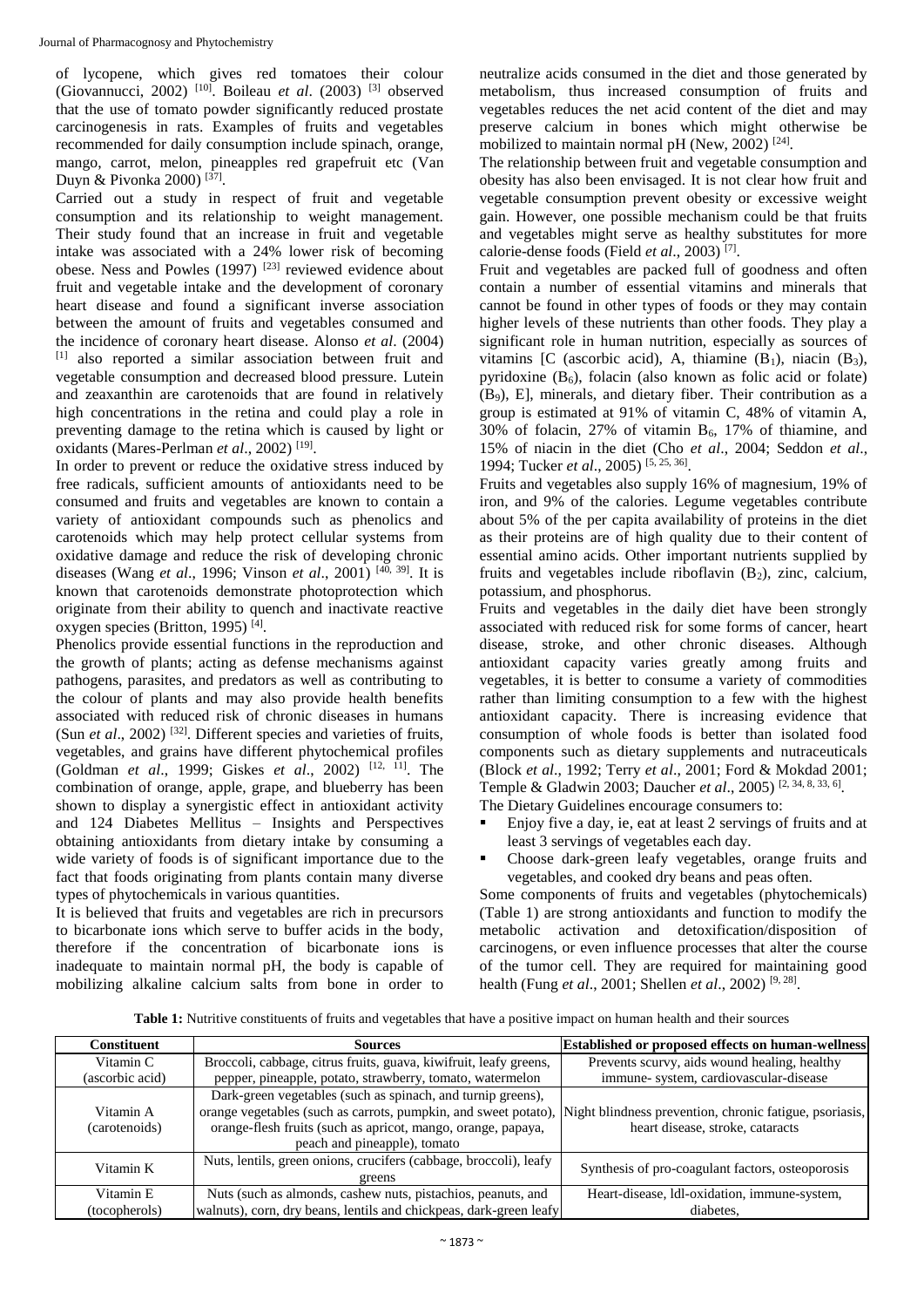|                        | vegetables                                                                                                                                              | Cancer                                                   |
|------------------------|---------------------------------------------------------------------------------------------------------------------------------------------------------|----------------------------------------------------------|
| Fiber                  | Most fresh fruits and vegetables, nuts, cooked dry beans and peas                                                                                       | Diabetes, heart disease                                  |
| Folate<br>(folic acid) | Dark-green leafy vegetables (such as spinach, mustard greens,<br>broccoli), legumes (cooked dry beans, lentils, chickpeas and<br>green peas), asparagus | Birth defects, cancer<br>Heart disease, nervous system   |
| Calcium                | Cooked vegetables (such as beans, tomatoes) peas, papaya,<br>raisins, orange, pumpkin, cauliflower                                                      | Osteoporosis, muscular/skeletal, teeth, blood pressure   |
| Magnesium              | Spinach, lentils, potato, banana, nuts, corn, cashews                                                                                                   | Osteoporosis, nervous system, teeth, immune system       |
| Potassium              | Baked potato or sweet potato, banana, cooked dry beans, cooked<br>greens, dried fruits (such as apricots and prunes).                                   | Hypertension (blood pressure) stroke<br>Arteriosclerosis |

## **Red/Purple/Blue**

Pigments called anthocyanins give red and purple fruits and vegetables their color and serve as powerful antioxidants in the body. "They're known for maintaining a healthy heart [and] memory function. Studies have also shown that anthocyanins decrease the risk of muscular degeneration, certain types of cancer, and stroke. Certain other red or purple fruits and vegetables are particularly important for people who have diabetes and therefore a greater risk for heart disease. Cherries, figs, and tomatoes are high in potassium—a mineral that helps lower blood pressure. (People with kidney disease may need to limit the amount of potassium in their diet.) Another component of these foods, lycopene, keeps your heart healthy. Great sources of the antioxidant include watermelon and tomatoes, even tomato sauce, which has more lycopene than raw tomatoes (Wang *et al*., 1996; Kalt 2002) [40, 18] .

### **Orange/Yellow**

As kids we're told to eat our carrots to protect our vision. The antioxidant is converted to vitamin A in the body and maintains eye health (preventing macular degeneration and improving night vision), fights cancer, and is necessary for healthy skin. Other nutrients found in orange and yellow fruits and veggies include vitamin C, potassium, folic acid, and bromelaine. Oranges might be the most common fruit we eat for vitamin C, but it's also present in orange bell peppers, sweet potatoes, cantaloupe, peaches, mangoes, and papaya. For folic acid, eat carrots, cantaloupe, summer squash, and corn. And make sure you eat plenty of pumpkin, sweet potatoes, and butternut squash—they're all high in blood pressure–lowering potassium. Finally, bromelaine, an enzyme in pineapple, can help indigestion and reduce swelling and infection. It may also fight atherosclerosis, though the research is still inconclusive (Gold man *et al*., 1999; Cho *et al*., 2004) [12, 5] .

### **Green**

Leafy greens (think kale, romaine lettuce, spinach, and collard greens) should be a regular part of your diet. "We always want to eat things that are as dark as possible, and greens are very dark. Aside from being high in vitamin A, leafy greens are also a good source of calcium. Cruciferous vegetables, like broccoli and brussels sprouts, are also high in vitamin A. Other green foods, like kiwis, green bell peppers, broccoli, and cabbage, are great sources of vitamin C. In fact, most green foods have some mix of vitamins and nutrients.

### **White**

Includes: Onions, cauliflower, mushrooms, even bananas. "There are nutrients in white foods." So a monochromatic dinner of white fish, roasted cauliflower, and white beans is preferable to one of fried chicken, mashed potatoes, and French bread. Aside from cauliflower, white beans, and fish, try turnips, which are high in vitamin C, folic acid, and fiber.

Potatoes, bananas, and fennel are all high in potassium. And fennel is also packed with vitamin C and fiber. Studies suggest mushrooms, which are a good source of riboflavin (vitamin B2) and niacin, may help you feel full and satisfied.

## **Health Benefits of Apple**

- Eating an apple daily can lower cholesterol and reduce skin diseases.
- Apple is a rich source of flavonoid and polyphenols both are powerful antioxidant, 100g of apple can give an antioxidant effect equal to taking about 1500mg of vitamin C.
- Apple contains a large amount of minerals and vitamins that can strengthen the blood.
- Apple contains malic acid and tartaric acid that can help prevent disturbances of the liver and digestion.
- Apple cider vinegar when used as beverage can help to prevent the formation of kidney stone.
- The skin of Apple contains pectin that can help remove toxic substances from the system by supplying galacturonic acid.
- Apples have been recommended for: Obesity, Headache, Arthritis, bronchial asthma, Inflammation of the bladder, Gallbladder stones and Worms.

### **Health Benefits of Apricot**

- Apricot has high mineral content that makes it beneficial in cases of anaemia, tuberculosis, asthma, bronchitis, and toxaemia.
- Apricot is high in vitamin A therefore it is very helpful in the removal of skin pimples and other skin disorder.
- Apricot contain lycopene, help to protect LDL cholesterol from oxidation, which may help prevent heart disease.
- It helps in preventing cancer in organs lined by epithelial tissue, due to its high vitamin A content.

## **Health Benefits of Banana**

- Banana is an energy booster.
- Banana is a rich source of iron, thus it is helpful in cases of anaemia.
- The skin of the banana is said to help remove warts (cover the warts with the inner skin of banana).
- Banana is good for people who have high blood pressure because it is low in salt.
- Banana is also helpful in the following cases: Stomach ulcer (banana has a natural antacid), Colitis, Digestive disorder, Diarrhoea and Constipation (banana is high in fibre).

## **Health Benefits of Grapes**

 Grapes are rich source of flavonoids, this gives the vibrant purplish colour to grapes, grape juice and red wine, the stronger the colour, the higher the flavonoid content.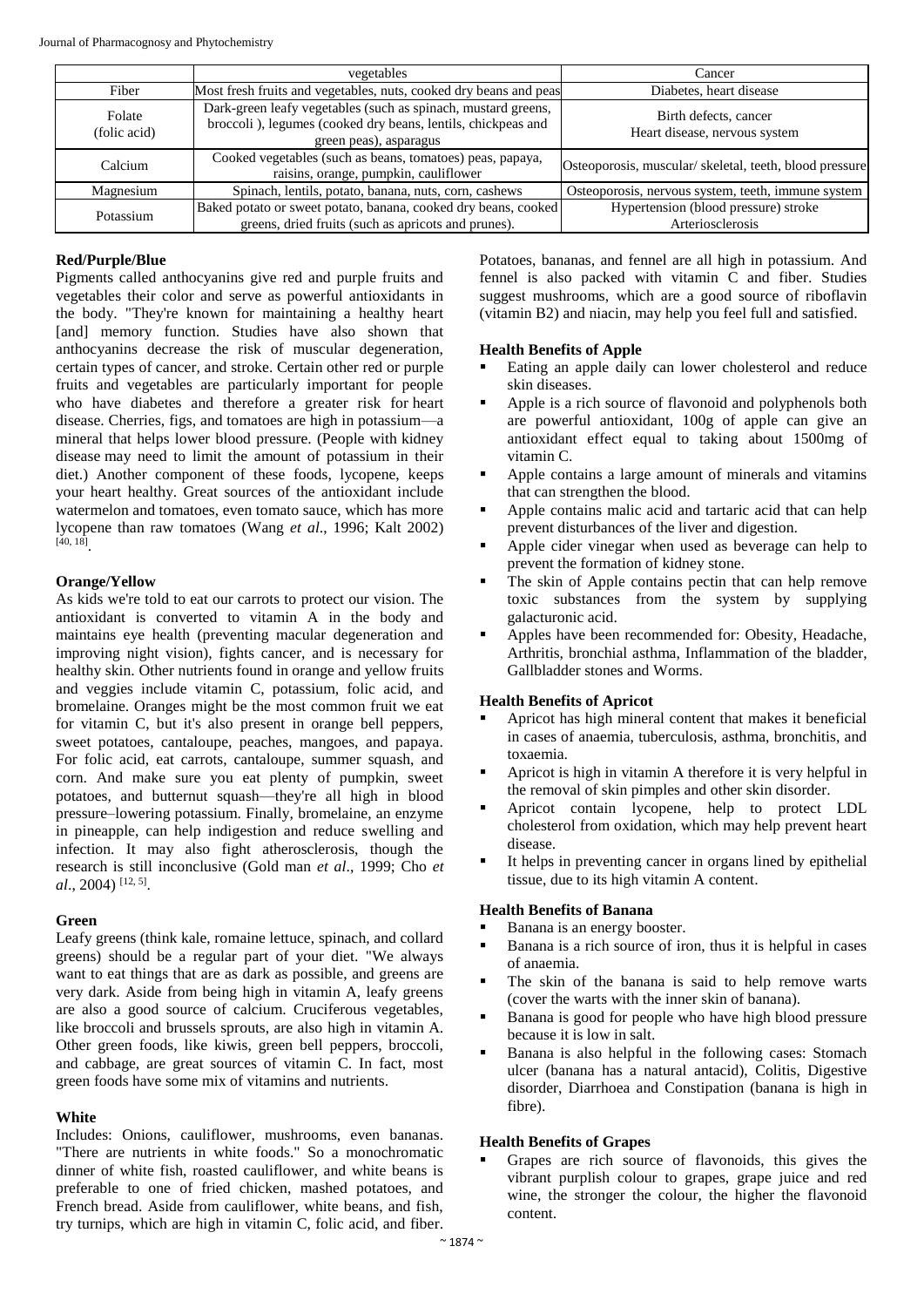- Good blood and body builder, it is also a quick source of energy.
- Grape juice is easily assimilated and called the "nectar of the gods" used in cases of constipation, gout, rheumatism, skin and liver disorders.
- Grape juice, red wines and raisin tea showed strong antiviral activity against poliovirus, herpes simplex virus.

### **Health Benefits of Lemon**

- The juice of the lemon destroys harmful bacteria found in the cuts and other areas of infection.
- For toothache, apply fresh lemon juice on the painful area.
- The juice is also good for the removal of blackheads, freckles and wrinkles.
- Lemon juice helps to prevent and cure osteoarthritis.
- Helps to prevent diabetes and is a great liver tonic.
- Lemon juice helps in preventing the development and progression of atherosclerosis.

#### **Health Benefits of Mango**

- Mangoes contain phenols, this phenolic compound have powerful antioxidant and anticancer abilities.
- Mango is high in iron, pregnant women and people with anaemia are advised to eat this fruit regularly.
- Mango is effective in relieving clogged pores of the skin.
- It is also valuable to combat acidity and poor digestion.
- Mango is high in antioxidant and low in carbohydrates.
- Mango is a rich source of vitamin A (beta-carotene), E and Selenium which help to protect against heart disease and other ailments.

#### **Health Benefits of Papaya**

- Papaya contains the digestive enzyme papain that is why it is valuable for aiding digestion. The ripe fruits are easily digestible and prevent constipation.
- Papaya juice helps in relieving infections of the colon and can help break down pus and mucus.
- May help prevent cancer in organs and glands with epithelial tissue.
- Prevents nausea (includes morning sickness and motion sickness).
- Slices of green fruits rubbed over meat and boiled with tough meat, make the meat more tender.

#### **Health Benefits of Pineapple**

- It contains a proteolytic enzyme bromelain, which helps in the digestion of protein.
- Pineapple can prevent blood clot formation because of its bromelain content.
- It is regulates the gland and found to be helpful in cases of goiter (enlargement of the thyroid gland).
- Dyspepsia (chronic digestive disturbance).
- Bronchitis (inflammation of the bronchial tubes.)
- High Blood pressure.
- Fresh pineapple juice is also used in removing intestinal worms.
- Fresh pineapple juice has been used to combat diphtheria and other infections of the throat or other parts of the body.
- Prevents nausea (includes morning sickness and motion sickness), Take 230 cc. of pineapple juice or papaya juice.

#### **Health Benefits Walnut**

- Walnut is a good source of all important omega-3 fatty acids. Omega-3 fatty acids has a lot of health benefits ranging from cardiovascular protection, better mental function, anti-inflammatory benefits in asthma, rheumatoid arthritis and inflammatory diseases like eczema and psoriasis.
- Walnut contain an antioxidant compound (ellagic acid) that helps supports the immune system and contain several anticancer properties.
- Walnut helps improve body's metabolism.
- Walnut is recommended for patients with liver ailments.

## **Health Benefits of Beans**

- Beans are cholesterol free, contain no saturated fat and are low in total fat.
- Bean can help prevent anaemia because it is rich in vitamins and minerals especially iron.
- Bean is very helpful in constipation.
- It is recommended for people who want to build their muscle and make their body stronger because beans contain at least 20% protein and are high in carbohydrates.
- Beans are an excellent to prevent and treat diabetes. Beans have a low glycemic index (rate at which a food raises the blood sugar).

### **Health Benefits of Carrot**

Carrot is a vegetable grown for its edible root. Raw carrots are eaten in salads. Carrot contain carotene, a chemical that is converted into vitamin A by the body, it helps prevent night blindness.

- **Carrot can enhance the quality of breast milk.**
- **Carrot can improve the appearance of the skin, hair and** nails.
- When taken daily it can lower cholesterol and blood pressure.
- Raw contain beta-carotene, a strong antioxidant that can prevent cancer.
- **Carrot can help improve eyesight.**
- **Carrots can regulate blood sugar.**
- Carrot is also helpful in the following cases: Obesity, poisoning of the blood, Gum disease, Insomnia, Inflamed Kidneys, Liver, Colitis, Ulcer Painful urination.

#### **Health Benefits of Cauliflower**

- Cauliflower just like the other cruciferous vegetables (cabbage, broccoli, kale) contains a substance that can help prevent cancer.
- Cauliflower contains glucosinolates and thiocyanates which help increase the liver's ability to neutralize a potentially toxic substance.
- Cauliflower is a blood and liver detoxifier.
- Cauliflower with turmeric could be an effective therapy to prevent and also to inhibit the spread of established prostate cancer.
- Cauliflower and other cruciferous vegetables contain indole-3-carbinol, a substance that can affect the metabolism of estrogens in the body and can prevent breast and ovarian cancer.
- Caution: Cauliflower contains goitrogens, natural substances in certain foods that can interfere with the function of thyroid gland. Cooking may help inactivate the goitrogenic compounds found in cauliflower.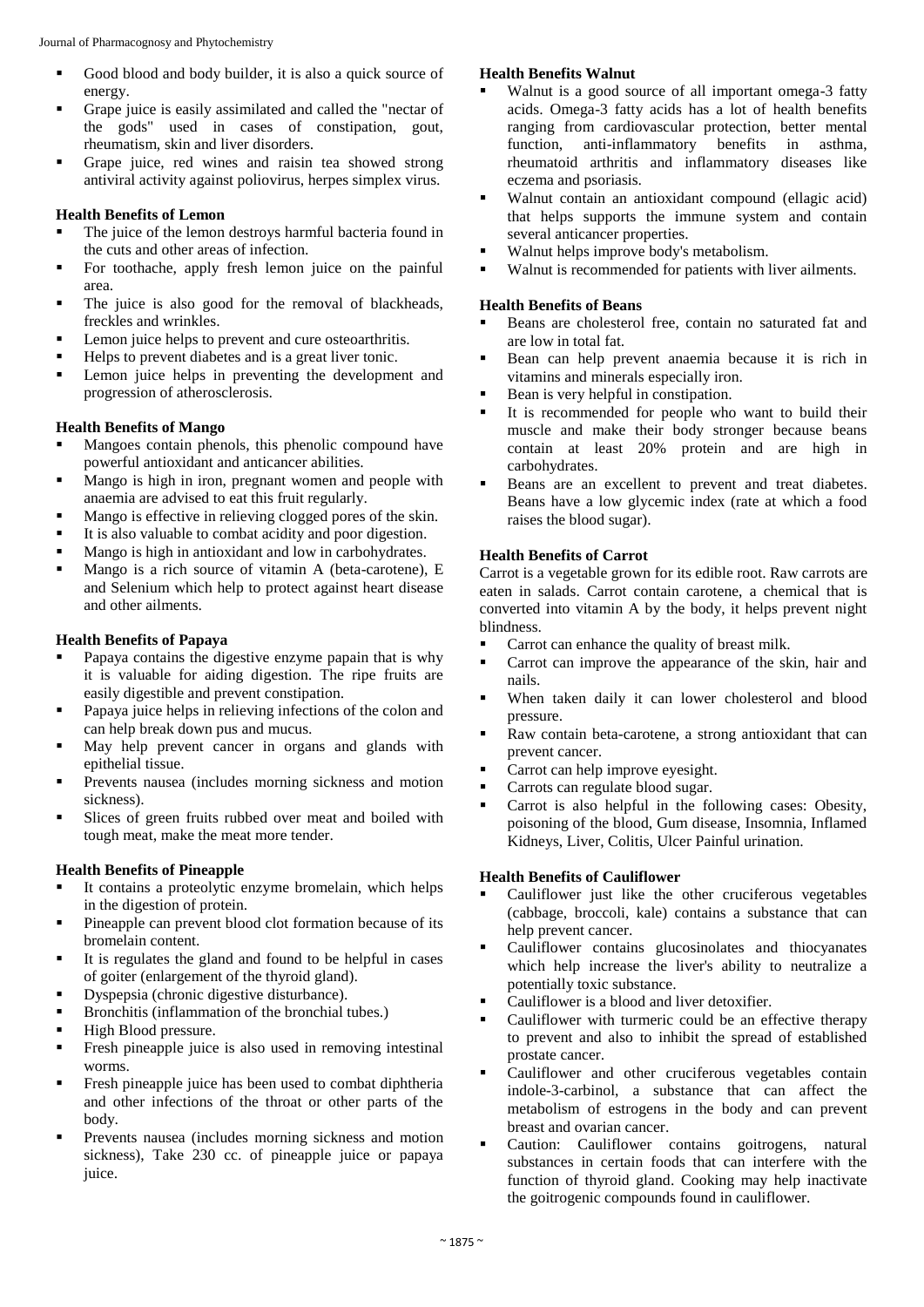#### **Health Benefits of Spinach**

- Spinach contains choline and inositol, the substances that help to prevent atherosclerosis or thickening and hardening of arteries.
- Spinach and alfalfa help stabilize blood sugar among diabetics.
- Spinach is loaded with flavonoid that functions as antioxidant and anti-cancer agent.
- Spinach contains carotenoid that help fights cancer.
- Spinach is a rich source of Vitamins C and A and acts as an anti-aging vegetable.
- Spinach is a good source of Vitamin K, which aids in the formation of the blood substance required for clotting of blood.

## **Health Benefits of Tomato**

- A large consumption of tomato can help improve skin texture and color.
- Tomato is a good blood purifier.
- Tomato helps in cases of congestion of the liver (protects the liver from cirrhosis).
- Tomato is a natural antiseptic therefore it can help protect against infection.
- Nicotinic acid in tomatoes can help to reduce blood cholesterol thus helps prevent heart diseases.
- Tomato contain lycopene (the red pigment in tomato), this pigment is a powerful antioxidant that can also fight cancer cells.

**Health problems and beneficial fruits and vegetables**  (Michaud *et al*., 1999; Jacques *et al*., 2001; Smith-Warner *et al*., 2003; Tohill *et al*., 2004; Vent'veer *et al*., 2000) [35] :

- 1) **Hypertension:** Asparagus, Bamboo Shoots, Broccoli, Cauliflower, Cucumber, Celery, Cherries, Guava, Jackfruit, Orange, Peach, Pear, Pepper (green), Pineapple, Spinach and Tomato.
- 2) **Hypotension:** Date, Peas, Potato (sweet), Pumpkin and Raisins.
- 3) **Impotence:** Avocado, Date, Pumpkins and Squash Seeds.
- 4) **Indigestion:** Apple, Banana, Broccoli, Cucumber, Grapefruit, Papaya, Peach, Pineapple, Plum and Spinach.
- 5) **Inflamed Stomach:** Avocado, Banana, Papaya, Pear, Sweet Potato and Pumpkin.
- 6) **Insomnia:** Apple, Avocado, Cabbage, Celery, Lettuce, Onion, Spinach.
- 7) **Kidney and Bladder Problems (stones etc):** Apple, Carrot, Celery, Cherries, Coconut, Cucumber, Grape, Lettuce, mango, Mustard, Peach, Pear, pumpkin Seeds, Spinach, Squash, Strawberry and Watermelon.
- 8) **Liver Disease:** Apple, Beets (red), Carrot, Celery, Cherries, Grape, Grapefruit, Lime, Pepper (green), Plum, Strawberry, Tamarind, Tomato and Walnut.
- 9) **Nervousness:** Avocado, Celery, Date, Eggplant, Jackfruit and Lettuce.
- 10) **Pneumonia:** Onion, Orange and Tangerine.
- 11) **Pyorrhoea:** Apple, Chestnuts, Cucumber and Date
- 12) **Skin Problems:** Apple, Carrot, Coconut oil, Grape, Grapefruit, Lemon, Mango, Peach, Pear, Plum, Sesame oil and Tomato
- 13) **Tuberculosis:** Apple, Apricot, Cabbage, Celery, Date, Lettuce, Onion, Orange, Pineapple, Radish, Raisins and Tomato
- 14) **Ulcer (Stomach):** Avocado, Banana, Cabbage, Carrot, Date, Eggplant, Peach, and Pumpkin.
- 15) **Underweight and Malnutrition:** Avocado, Beans, Cabbage, Cashew nuts, Chestnuts, Chickpeas, Coconut, Corn, Millet, Peanuts, Peas, Potato and Soybeans.
- 16) **Weight Reduction:** Apricot, Bamboo Shoots, Broccoli, Carrot, Cauliflower, Celery, Cherries, Grapefruit, Guava, Jackfruit, Lettuce, Mushroom, Onion, Pear, Pepper (green), Plum, Radish and Spinach.
- 17) **Anaemia:** Apricot, Beans (lima), Beets, Celery, Cherries, Corn, Date, Grape and Lettuce.
- 18) **Arthritis and Rheumatism:** Apple, Cabbage, Cauliflower, Celery, Cherries, Corn, Cucumber, Grape, Grapefruit, Lettuce, Lime, Pepper (green), Pineapple, Strawberry and Tangerine.
- 19) **Asthma:** Apricot, Cauliflower, Celery, Cherries, Guava, Onion, Orange, Peach and Pepper (hot).
- 20) **Diabetes:** Alfalfa, Celery (roots), Cucumber, Onion, Radish, Soybean and Spinach.
- 21) **Eye-strengtheners:** Cabbage, Carrot and Onion.
- 22) **Hair Growth:** Cabbage, Carrot, Cucumber, Lettuce, Onion, Radish and Spinach.

#### **References**

- 1. Alonso A, de la Fuente C, Martin-Arnau AM, de Irala J, Martinez JA, Gonzalez MA. Fruit and vegetable consumption is inversely associated with blood pressure in a Mediterranean population with a high vegetable-fat intake. Brit J Nutr. 2004; 92:311-319.
- 2. Block G, Patterson BH, Subar AF. Fruit, vegetables and cancer prevention: a review of the epidemiological evidence. Nutr Cancer. 1992; 18:1-4.
- 3. Boileau TW, Liao Z, Kim S, Lemeshow S, Erdman JW, Clinton SK. Prostate carcinogenesis in N-methyl-Nnitrosourea (NMU)-testosterone-treated rats fed tomato powder, lycopene or energy-restricted diets. J Natl Cancer Inst. 2003; 95:1578-1586.
- 4. Britton G. Structure and properties of carotenoids in relation to function. FASEB J. 1995; 9:1551-1558.
- 5. Cho E, Seddon JM, Rosner B, Willett WC, Hankinson SE Propective study of intake of fruits, vegetables, vitamins and carotenoids and the risk of age-related maculopathy. Arch Ophthalmol. 2004; 122(6):883-892.
- 6. Daucher L, Amouye P, Dallongeville J. Fruit and vegetable consumption and risk of stroke: a meta-analysis of cohort studies. Neurol. 2005; 65:1193-1197.
- 7. Field AE, Gillman MW, Rosnr B, Rockett HR, Colditz GA. Association between fruit and vegetable intake and change in body mass index among a large sample of children and adolescents in the United States. Int J Obesity. 2003; 27:821-826.
- 8. Ford ES, Mokdad AH. Fruit and vegetable consumption and diabetes mellitus incidence among USA adults. Prev Med. 2001; 32(1):33-39.
- 9. Fung TT, Willett WC, Stampter MJ, Manson JE, Hu FB. Dietary patterns and the risk of coronary heart disease in women. Arch Intern Med. 2001; 161:1857-1862.
- 10. Giovannucci EL, Rimm EB, Liu Y, Stampfer MJ, Willett WC. A prospective study of tomato products, lycopene and prostate cancer risk. J Natl Cancer Inst. 2002; 94(5):391-398.
- 11. Giskes K, Turrell G, Patterson C, Newman B. Socioeconomic differences in fruit and vegetable consumption among Australian adolescents and adults. Publ Health Nutr. 2002; 5(5):663-669.